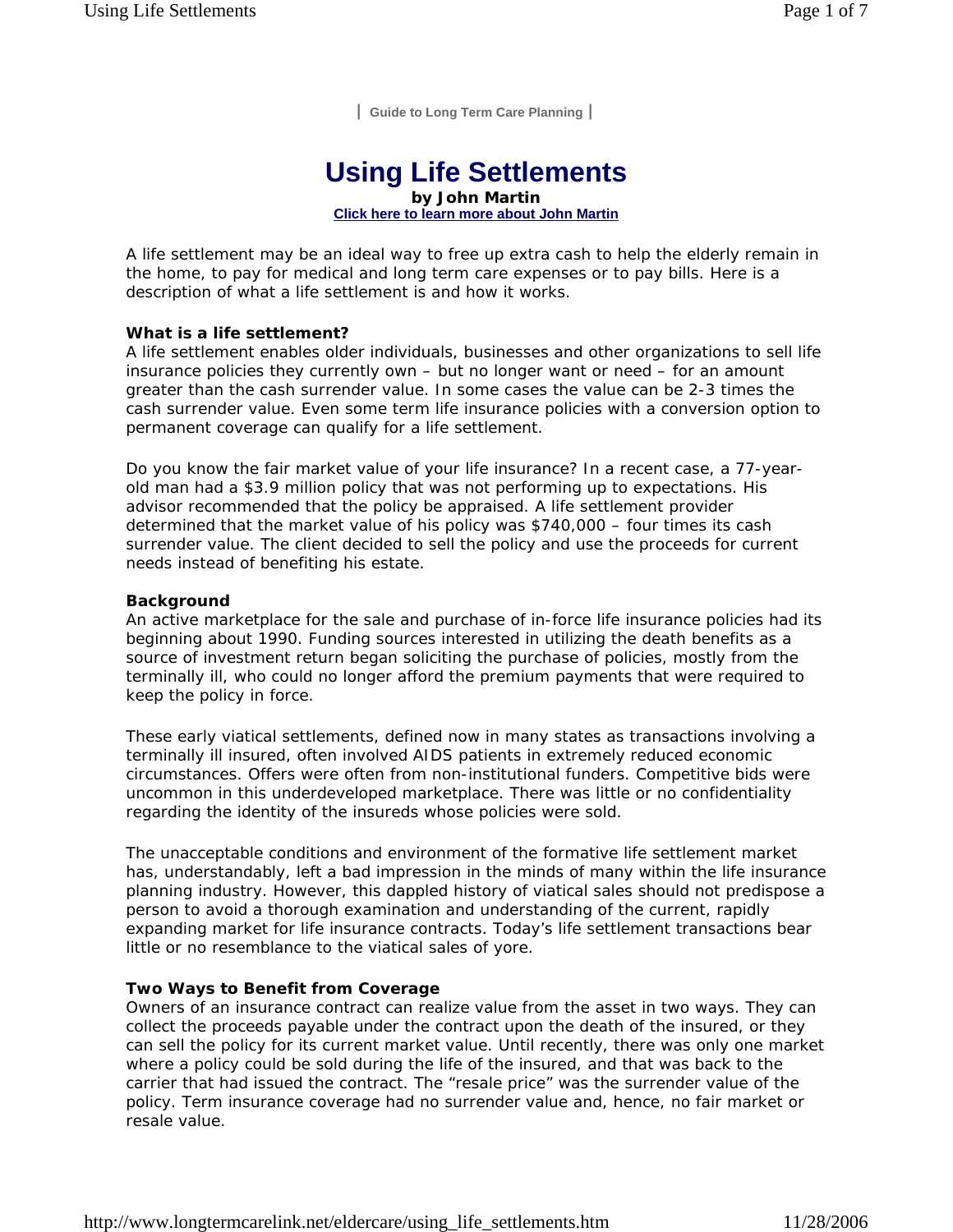If the health of the insured had not declined since the time the policy was issued, or if there had been no significant increase in how the industry priced comparable risks, then the surrender value would represent the reasonable market value of the contract. However, if the insured had experienced a moderate decline in health (or if industry pricing had increased) then the premiums established at the time of purchase were less than what was actuarially required to support the risk element of the death benefit. Consequently, the policy was a better "deal". Viewed as an investment with the death benefit representing a return, the policy was worth more than its surrender value. Certainly a policyholder who wanted to sell the contract would prefer a sales price that more accurately reflected the true worth of the policy in light of the insured's change in life expectancy. Such a sales price was impossible to determine or attain as long as the only potential buyer was the issuing carrier whose offer was the surrender value.

In most other markets, such a situation would not be tolerated. Imagine if a homeowner, after living in the home for many years, was told that instead of being permitted to sell the home to any willing buyer, he or she could only sell it back to the original builder at the price determined by the builder. Clearly no one would tolerate such a situation for homeowners, but that situation is exactly what has existed in the life insurance market. The advent of a secondary market has lessened this monopsony power of life insurers and created a free market for policy owners to value their life insurance.

A market that generates fair and reasonable offers for existing policies is advantageous for owners who intend to lapse or surrender policies because coverage is no longer needed, or because the product no longer serves current planning goals, or because coverage has become unaffordable. Outliving a need for coverage is a common occurrence. By definition, "term" insurance is designed to address those situations where protection is required for a defined period of time. Some examples would include coverage against buy-sell obligations at death, key-person coverage on an employee until retirement, or security on an existing debt. The previous disposition of policies in these situations that resulted in little or no cash may now command significant funds that can be used to fund a lifetime buyout, pay nonqualified benefits to a retiring employee, or liquidate loan obligations sooner than expected.

A lapse due to a change in product suitability may occur when a product with improved features or guarantees is needed. A common situation involves the surrender of a single life contract when a second-to-die policy is purchased to more economically fund against anticipated estate tax liability. Funds from the sale of the original policy can be used to jump-start the new contract. This is especially advantageous when there are no tax advantages to exchanging the policy under IRC 1035.

The most difficult situation involving the surrender of a policy is when the cost of coverage becomes prohibitive. The circumstances are usually problematic because the decline in health that makes a life settlement attractive may be severe enough that the need for coverage is now more urgent. In such cases the industry has proven selfcorrecting in extreme cases where death is imminent and the need for cash desperate. With increasing frequency, carriers are providing policyholders with accelerated death benefits (ADB) that allow for prepayment of the death benefit upon evidence of the likelihood of death or the existence of certain medical conditions. The requirements vary with carrier or policy. The proliferation of the availability of ADBs may ultimately eliminate the need for a secondary market for true viatical sales.

The most analysis is needed in situations where mortality is measurable but not imminent (usually cases involving life expectancy between 3-15 years) and the insured either needs the money or simply cannot afford future premiums. A life settlement may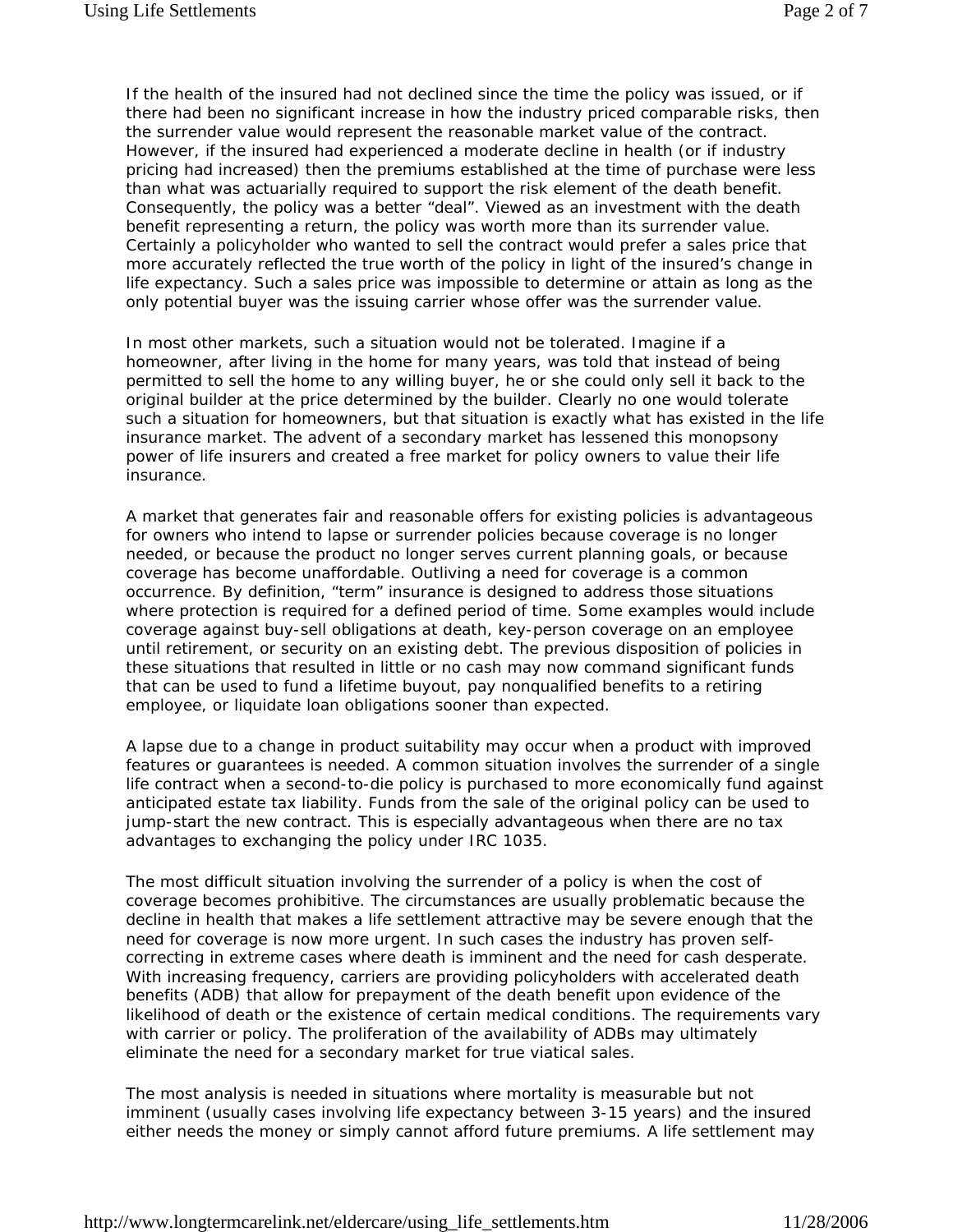be advisable in those situations where the policyholder either has no heirs to benefit from coverage or where he or she believes they can make better investment use of the life insurance settlement amount over the time remaining than would result if a death benefit were paid.

#### **New Territory in the Financial Landscape**

The increase in investment interest in unwanted policies is understandable because age and life expectancy are such predictable demographics when large numbers are involved. Institutional investors have come to realize that big blocks of properly underwritten policies acquired through life settlements can form a very predicable, very conservative and very profitable source of income. Increasingly, large and reputable financial institutions, some with major life insurance departments, approach providers who will purchase policies that meet certain criteria designed to complement a particular investment portfolio where the insurance will be held in a blind trust. Depending on the state of residence of the owner of the policy, there may be over 20 different providers competing for business and resulting in much higher offers to the policy owner. The financial size of the funder, the anonymity of the insured, and this competition are hallmarks of the current secondary market. The small, unkown buyers are not part of the current life settlement market. Discomfort over an emotionally disinterested third party holding a contract on your life should be no greater than that caused by a carrier who issued an immediate annuity with a lifetime payout having an economic interest in your early death.

A potential seller can assure getting the highest bid for a life settlement by working through a broker who shops and negotiates the most valuable contract among the various providers available. Going directly to a provider results only in getting that provider's bid and removes the competitive aspect from the process. In addition, a broker is aware which providers have particular needs based on the policy criteria received from particular funders. It is not uncommon for a broker to agree to shop a case only under some condition of exclusivity. First, this protects the time and expense involved in finding a buyer. The average life settlement case requires approximately 30- 60 days to close. Second, and more important to the client, it serves notice to providers that they must make their best offer to the exclusive broker because they will not have an opportunity to bid through another source.

A properly advised life settlement, rather than bringing an end to the insurance plan, can be valuable to the continuation and improvement of the plan. In most cases a life settlement represents the proper and profitable disposition of an unneeded asset that provides funds for a need or another financial vehicle that better suits the current position of the client. Studies show that in the majority of the life settlements involving policies over \$1 million in death benefit, the funds are used to buy another financial planning product.

Indeed, life insurance policies can help address a wide range of financial goals from paying estate taxes to protecting against various business risks to covering survivor needs. Over time circumstances can change and policies may become outdated, inefficient or unneeded. Rather than surrendering a policy for its cash value or letting it lapse, first consider a life settlement.

JE McGowan Consulting estimates the potential secondary market for life insurance policies exceeds \$18 billion annually. The growth in the secondary market for life insurance has soared over the last decade.

• In 1990, only six companies made an active secondary market. They purchased about 500 policies with a face value of between \$40 million and \$50 million.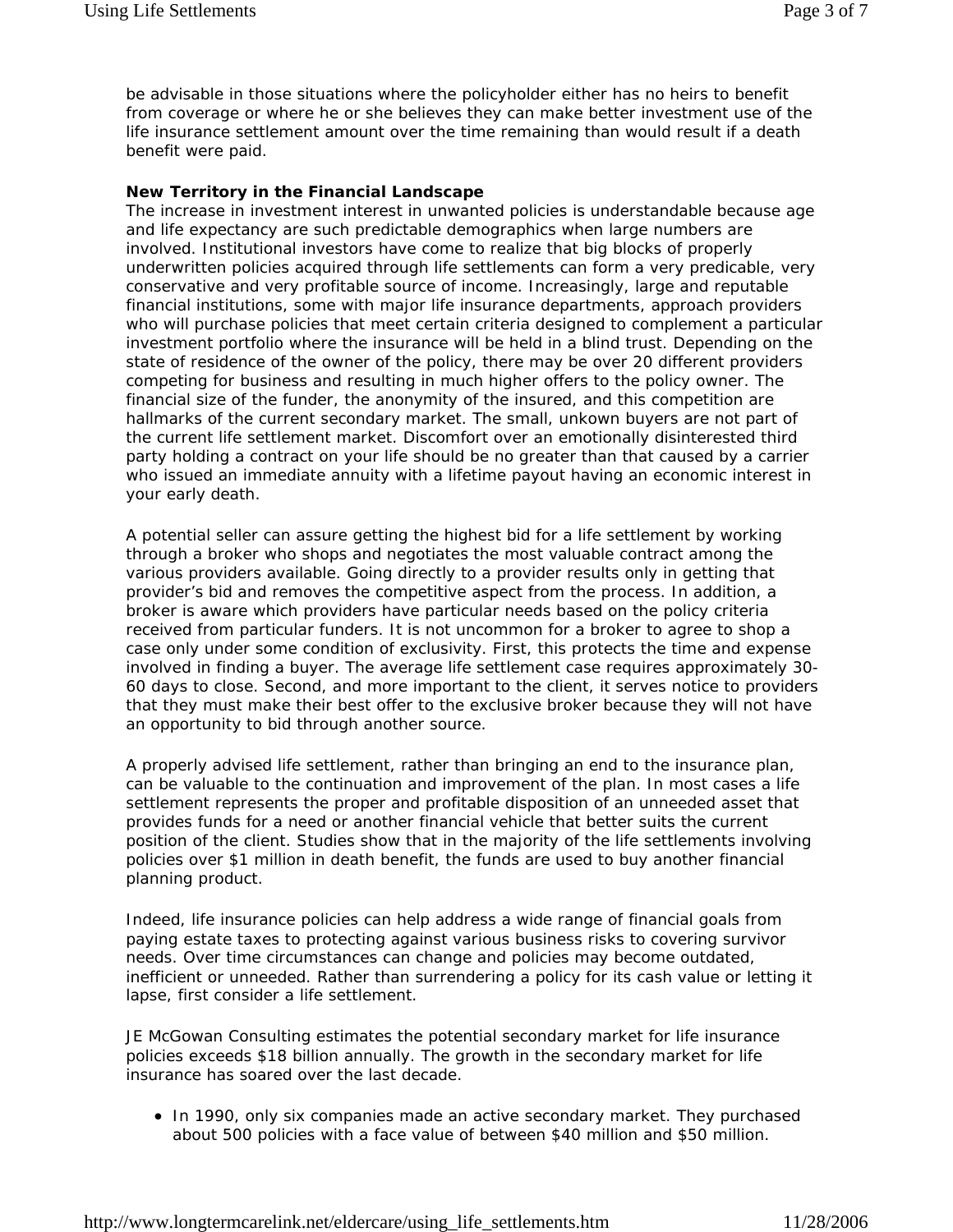- Today, the Federal Trade Commission estimates that \$500 million in life insurance policies are sold annually on the secondary market. With companies entering and leaving the market, it's difficult to estimate the number of active participants.
- Actuarial data suggest that 40% of all policies on people age 65 and older will not be held to maturity.
- The National Association of Insurance Commissioners estimates that in 1996 nearly \$1.5 trillion face amount of life insurance policies expired, lapsed or was cancelled by policyholders; each policy was a potential source of wealth had the owner sold it on the secondary market.

A study published by Conning and Company, an insurance investment and research firm, found that more than 20% of the policies on insureds age 65 and older have a fair market value in excess of their cash surrender values.

In the past few years, the secondary market for life insurance has exploded onto the financial planning scene. Clearly, the market's basic premise – the consumer's right to sell unwanted or unneeded life insurance – has been validated by the U.S. market's spectacular growth, which is expected to exceed \$45 billion in face value by 2007.

Consider the estate planning community. A recent article titled "The Benefit of a Secondary Market for Life Insurance", in the Real Property, Probate & Trust Journal of the American Bar Association concludes that the secondary market for life insurance is both pro-competitive and pro-consumer. By allowing companies to compete for unwanted or unneeded policies, the secondary market has generated greater consumer choice, a wider range of products and favorable valuation for consumers. But the implications don't end there. The article goes on to suggest that the market will enhance the perceived value of life insurance, leading to an expansion of the industry as a whole. It concludes by suggesting that lawmakers design regulations to "encourage participation and investment in this secondary market."

Such regulation is indeed happening. A number of states are in the process of passing provisions that protect the consumer's right to know about the opportunities available in the secondary market. These moves are sending a clear message to financial advisors that the secondary market offerings are now within the limits of their fiduciary responsibility.

Another factor is the sheer magnitude of the opportunity. In the U.S. alone, there is more than \$100 billion of life insurance in effect where the market value exceeds surrender value. Not surprisingly, the situation has attracted the attention of the capital markets. High quality institutional capital is pouring into the secondary market. Not only does institutional backing provide a secure funding source for secondary market transactions, it also provides the highest degree of consumer protection with regard to privacy and confidentiality, as well as a solid foundation on which the industry can grow.

Does all this mean that life settlements and other secondary market transactions will be popping up on every street corner? Of course not. For the majority of policy owners, maintaining their current policy will continue to be the best course. But the mere presence of the market gives them the means to evaluate what the policy is worth in empirical terms. This is likely the most important implication of the secondary market. Life insurance is now more than a tool for risk-management. It has become an asset with significant value that should be appraised and considered alongside one's real estate, businesses or equities.

This expanding secondary market is providing new options for policyholders – options that are bringing long-term benefits to every sector of the life insurance industry. Life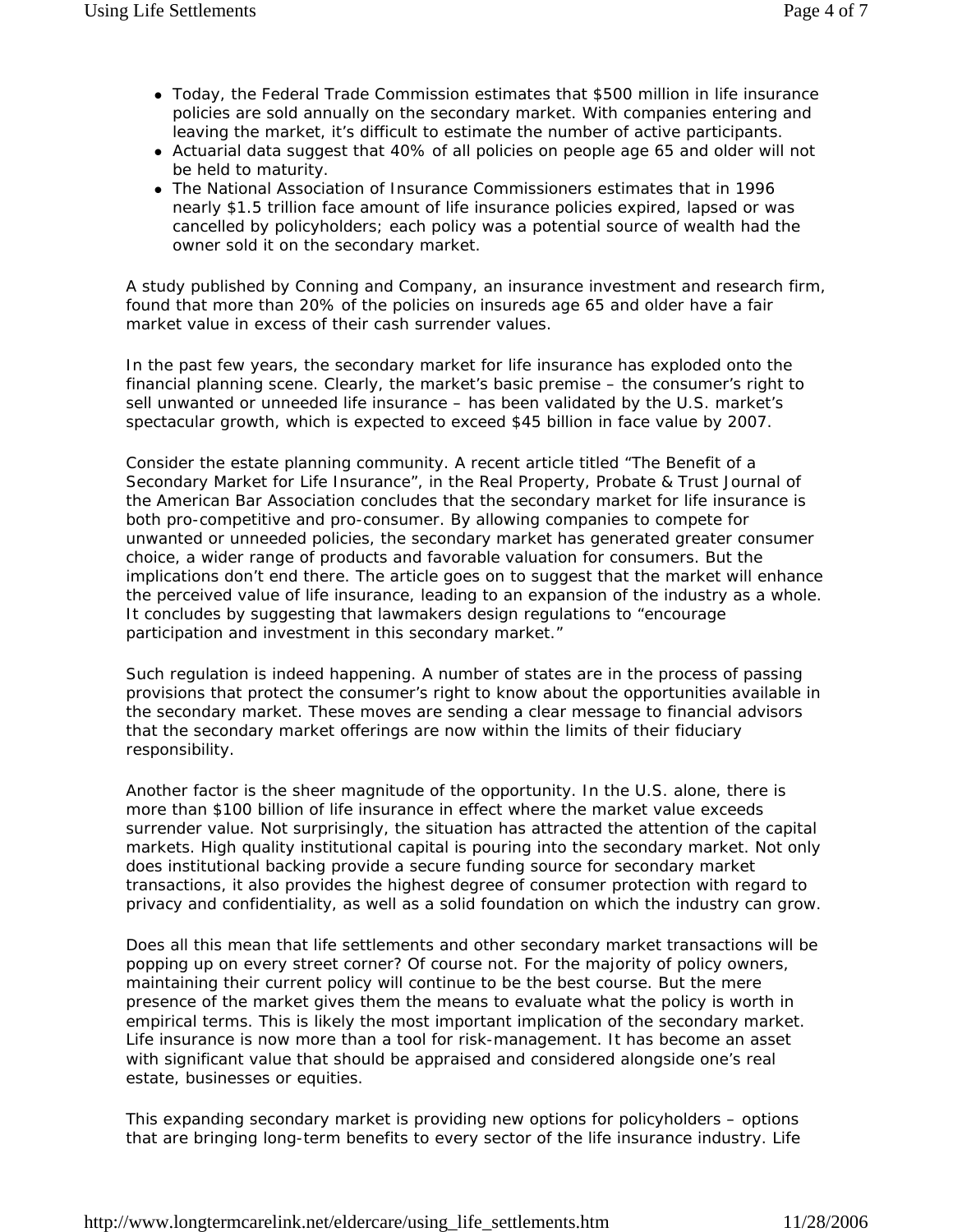insurance is now more flexible, more powerful and more valuable for consumers and the professionals who serve them. Insurance is indeed being redefined. And things may never be the same.

#### **How to Identify the Right Circumstances**

Many types of insurance policies qualify for life settlement transactions including whole life, variable or universal life, any type of survivorship life, adjustable life, joint first to die, group (if convertible) and term life with conversion option.

Lifetime settlements are for people without a terminal illness who have a life expectancy of 3 years or more but usually less than 15 years. As a general rule, anyone over the age of 65 could be a good candidate, though those age 70 or 75 will generally get a higher price due to a shorter life expectancy. Sometimes the insured has simply outlived his or her family or beneficiaries. Insureds should also consider selling an unneeded life insurance policy for any of the following reasons:

- Liquefy an otherwise dormant asset the life insurance policy and use the funds to supplement income.
- Fund new, more cost-effective life insurance coverage. Policies that are older than 5-7 years often can be replaced at lower premiums providing there have been no adverse changes in health.
- Create funds to make other investments. Using the funds from sale to purchase an annuity, mutual funds or other investments may better meet the insureds current planning needs.
- Fund an outright charitable gift or charitable trust.
- Make cash gifts to other family members
- Estate needs have changed
	- 1. Estate tax laws have changed
	- 2. Estate has become more liquid, thus insurance is no longer needed for liquidity.
	- 3. Estate has diminished in value through gifting or other reasons.
	- 4. Second-to-die policy or some other type policy may be more appropriate.
	- 5. New policy should be owned by an Irrevocable Life Insurance Trust.
- Corporations should consider selling unnecessary life insurance policies on employee' lives if

1. The company has been sold to a third party and the policies' original purpose was to fund a buy/sell agreement on one partner's death.

- 2. The insured key person retires or is no longer involved in the business.
- 3. The policy is part of litigation among partners
- 4. The company must sell assets to raise cash

5. The policy was purchased to fund deferred compensation or other benefit programs that have now changed.

Businesses may also benefit from selling a policy in the secondary market to

- Purchase an interest in another enterprise.
- Facilitate the transfer of a business to the next generation.
- $\bullet$  Repay debt.
- Buy back stock from a partner or shareholder.

#### **Candidates for Life Settlement – Buyer's Criteria**

There are several key factors to be considered when evaluating an insured's option to sell a life insurance policy. Since this is an investment for the buyer, it stands to reason that the lower the cost to carry the policy and the faster the expected payment upon death of the insured, the more attractive an offer a policy is likely to attract. Companies that buy life insurance policies in the life settlement market use these criteria to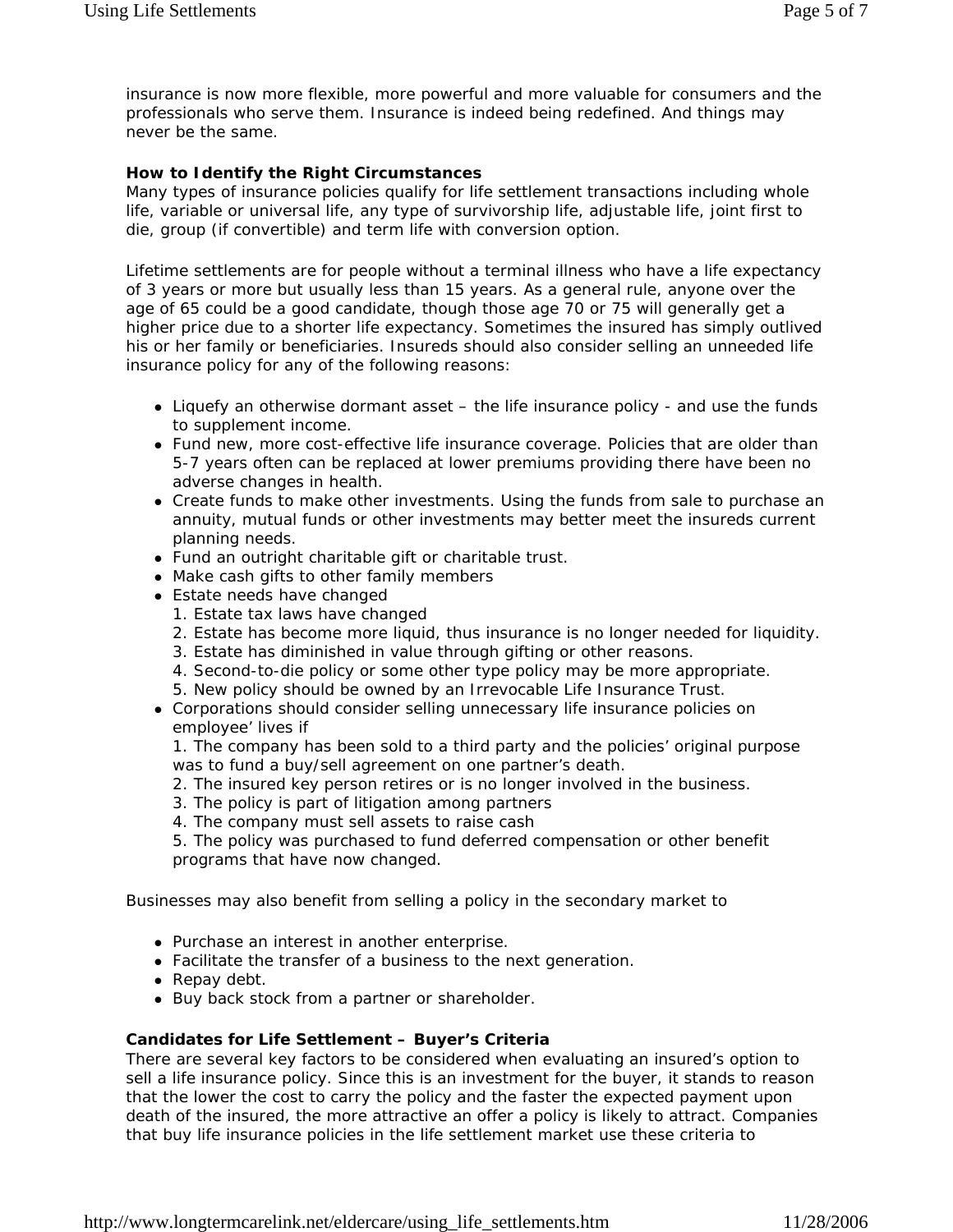determine the price to offer:

- Policy Face Value Depending on the buyer, the minimum face value is \$100,000. There are more buyers in the market when the face value exceeds \$250,000. Many policies sold in the market have face values of \$1 million or more.
- $\bullet$  Insured's age Minimum age of 65. The older the insured, the higher the offer.
- $\bullet$  Health Impairments the more severe the health impairments, the higher the offer will likely be as long as the insured is not terminally ill and has a life expectancy of 3 or more years but not more than 15 years.
- Existing Policy structure there are many variations ranging from term policies with conversion option, to universal life policies, whole life, variable life, etc. Differences in policy guarantees, etc. will impact the price offered.
- $\bullet$  Existing Policy Value the greater the death benefit and cash value, the higher the offer is likely to be.
- $\bullet$  Existing Policy Premium The potential buyer uses this to determine the cost of maintaining the policy until it pays off. The lower the premium costs the higher the likely offer.

## **Transaction Mechanics of a Life Settlement Transaction**

Once an insured decides that a life settlement transaction may be of interest, the process begins with the prospective seller/policy owner completing some simple paperwork to initiate a free, no-obligation appraisal of the policy. Here are the usual steps to close the transaction.

- The seller/insured submits to the buyer the necessary paperwork, including an application, a copy of the life insurance policy, an in-force ledger (an annual schedule of policy details) to age 95, an authorization form, a copy of any trust agreement if the policy is trust-owned and the insured's medical records for the past two years. A medical exam is not usually required.
- The buyer extends an offer to buy the policy and the seller accepts.
- A closing occurs with all documents signed.
- The funds are deposited in an escrow account until the change of beneficiary and ownership is recorded.
- When the policy transfer is official, the funds in escrow are wired to the insured.

Payment structures are generally flexible to meet the seller's needs. The most common payment methods include lump sum, installments (to defer taxes) and annuities.

## **Tax Implications**

The sale of a life insurance policy may be a taxable event. Tax experts disagree on the details of taxation, but there is a general consensus that if the cash surrender value of the policy exceeds the premiums paid on it, the life settlement will be taxed as follows:

- The portion of the payment up to the policy owner's investment in the contract will be received tax free.
- The portion exceeding the investment in the contract, but not exceeding the cash surrender value, will be taxed as ordinary income.
- The portion exceeding the cash surrender value will be a gain which, in some circumstances, may be a capital gain.

Where the cash surrender value of the policy is less than the investment in the contract, the IRS may take the position that only the cash surrender value represents a tax-free return of basis – and everything else is gain on the sale of the asset. This stance is not